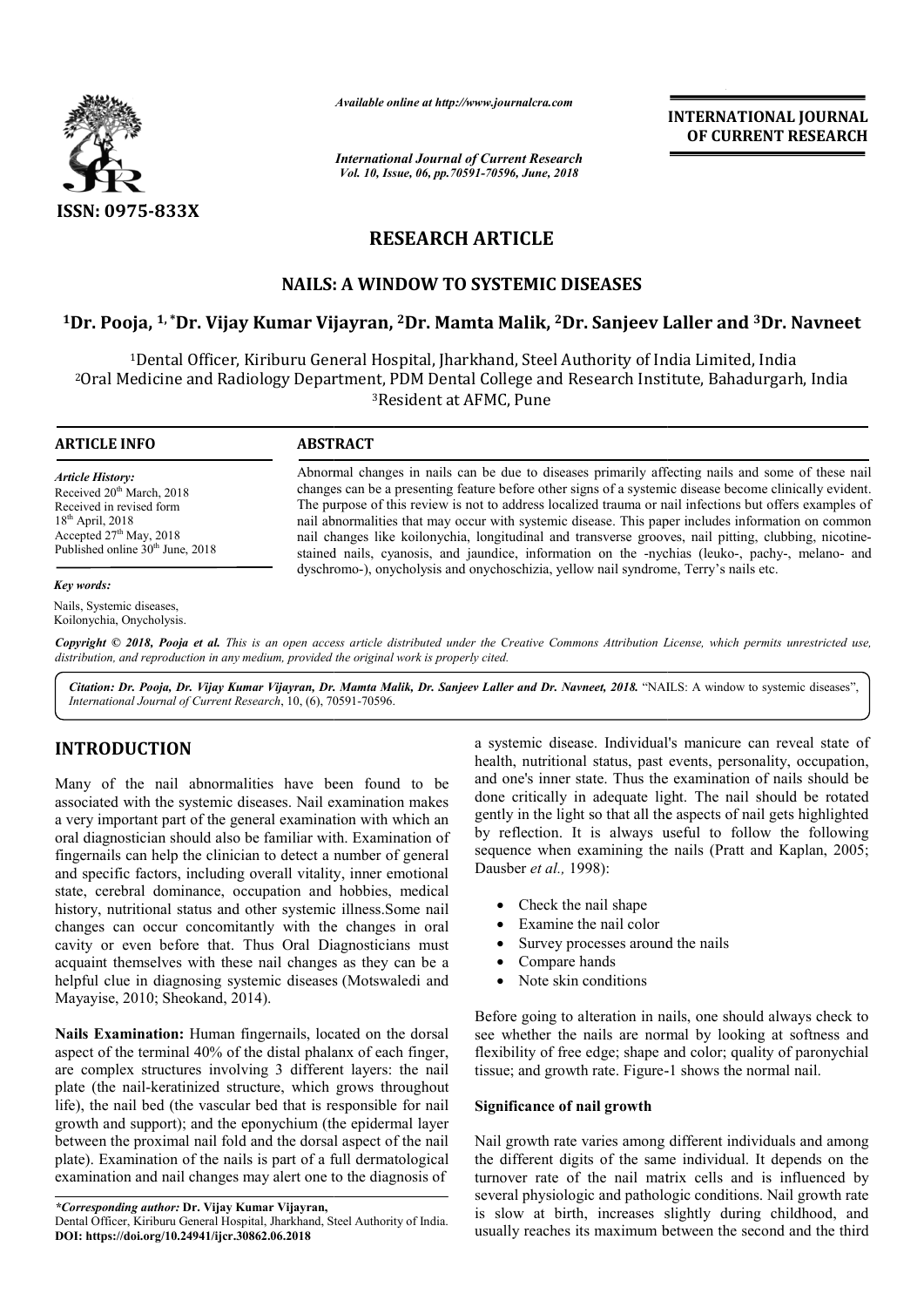decades of life. It sharply decreases after the age of 50 years. Conditions that have been associated with a slow growth rate include systemic illness, malnutrition, peripheral vascular or neurologic diseases, and treatment with antimitotic drugs. An arrest of nail growth is a typical feature of yellow nail syndrome. Conditions that have been associated with accelerated nail growth include pregnancy, finger trauma. psoriasis, and treatment with oral retinoids or itraconazole. Due to their slow growth rate, the nails may provide information on pathologic conditions that have occurred up to several months before the time of observation (Tosti *et al.,*  2003).

#### **Abnormalities of nails and systemic diseases**

**Abnormalities of Nail Shape:** The most common abnormalities of nail shape are koilonychia and clubbing followed by pincer nail, macronychia and micronychia. **Koilonychia:** (Greek: Koilos = hollow, Onyx = nail)

It is the spoon-shaped concavity of nails or presence of reverse curvature in the transverse and longitudinal axis which results in concave dorsal aspect of the nail (Figure-2).To determine whether a nail is spooned, perform the water drop test. Place a drop of water on the nail. If the drop does not slide off, then the nail shows sign of spooning. Koilonychia is commonly associated with iron deficiency anemia and haemochromatosis. The presence of koilonychia is an alarming sign for clinician to look for other signs of anemia and to do a full blood count and serum iron studies (Dausber *et al.,* 1998; Braunwald *et al.,*  2005).

**Clubbing:** It isbullous enlargement of the distal segments of the fingers due to proliferation of connective tissue, particularlyon the dorsal surface. The pathophysiology of clubbing says that when platelet precursors fail to become fragmented into platelets within the pulmonary circulation, they are easily trapped in the peripheral vasculature, releasing platelet derived growth factor and vascular endothelial growth factor, promoters of vascularity and this ultimately results in clubbing.To determine whether nails are clubbed, have the patient place both forefinger nails together and look between them. If you can see a small diamond space between them (Schamroth's window) then the nails are not clubbed (Schamroth's sign) (Sheokand, 2014; Spicknall *et al.,* 2005). 3 forms of geomatric analysis can be checked for clubbing-

- 1) Lovibond's angle (found at the junction between the nail plate and proximal nail fold). Normally less than 160º. In clubbing, this is increased to over 180º (Figure-3).
- 2) Curth's angle (found at the distal interphalangeal joint). It is normally approximately 180 $^{\circ}$ . This is less than 160 $^{\circ}$ in clubbing. (Figure-4).
- 3) Schamroth's window. It is a small diamond space seen between when the patient place both the fingernails together. It is obliterated in clubbing and seen in normal individuals(Schamroth's sign) (Figure-5).

**Causes of clubbing include: Lung cancer, sarcoidosis, Beryllium poisoning, pulmonary arteriovenous fistula, subacute bacterial endocarditis, gastrointestinal causes: inflammatory bowel disease, sprue, neoplasms (esophagus, liver, bowel), Hyperthyroidism (Motswaledi and Mayayise, 2010; Sheokand, 2014; Spicknall** *et al.,* **2005):** Pincer nail is a curved in growth of nail with bilateral penetration to the nail folds and recently reported to be seen in end stage renal disease secondary to diabetes (Motswaledi and Mayayise, 2010; Kirkland and Sheth, 2009). Macronychia (too large nails) is seen in gigantism and Micronychia (too small nails) is seen in plexiform neuromas (Motswaledi and Mayayise, 2010).

### **Abnormalities of Nail Colour**

**Leukonychia Striae:** These are white splotches or whitish discoloration of nails. In total leukonychia (Figure-6) all the nails are porcelain white; this is seen in chronic liver disease. In subtotal leukonychia the proximal two-thirds of the nail is white and this is caused by delay in keratin maturation. Transverse white lines are seen in systemic problems such as chemotherapy or poisoning (Motswaledi and Mayayise, 2010; Dausber *et al.,* 1998).

**Cyanosis:** It is bluish discoloration of the nails which can be central and peripheral types. Peripheral cyanosis is seen in cases of cold exposure, shock, congestive cardiac failure and peripheral vascular disease. Central cyanosis is seen in congenital heart diseases such as Tetralogy of Fallot. Both the varieties are seen in cardiogenic shock with pulmonary edema (Motswaledi and Mayayise, 2010; Braunwald, 2005; Tally and O'Connors, 2008).

**Jaundice:** Jaundice or icterus is a yellowish discoloration of nails which results due to deposition of bilirubin. Nails are only affected in severe cases (Motswaledi and Mayayise, 2010).

**Nicotine-stained nails:** Here yellow staining of the nails due to nicotine is seen in heavy cigarette smokers (Figure-7). These stains are usually but not always seen in patients with cigarette-smoking associated cardiovascular disease and other diseases such as lung cancer (Motswaledi and Mayayise, 2010; Sheokand, 2014).

**Melanonychia:** Here longitudinal or transverse brownish to black pigmentation of the nails are seen (Figure 8). It can occur usually in association with Lichen planus, drug therapy with minocycline and zidovudine (Motswaledi and Mayayise, 2010).

**Splinter haemorrhages:** Splinter haemorrhages are caused by haemorrhages of the distal capillary loop (Figure 9). These haemorrhages in nails and petechiae on the skin may occur in patients with Infective endocarditis. Other rare causes of splinter haemorrhages include vasculitis, as in rheumatoid arthritis, polyarteritis nodosa and anti-phospholipid syndrome. They can be due to nail trauma also, especially if seen distally (Motswaledi and Mayayise, 2010; Karchmer, 2005).

**Terry's half and half nails:** Here the nails are white proximally (edema and anemia) and normal distally, usually seen in liver cirrhosis, congestive cardiac failure and adultonset diabetes mellitus (Motswaledi and Mayayise, 2010) (Figure 10).

**HIV-associated dyschromonychia:** Dyschromonychia is a change in nail and nail bed color and is a term generally applied to patients with increased nail pigmentation. Many patients with dyschromonychia in association with advanced human immunodeficiency virus (HIV) infection are seen (Motswaledi and Mayayise, 2010; Leppard, 1990; Levay *et al.,*  2005).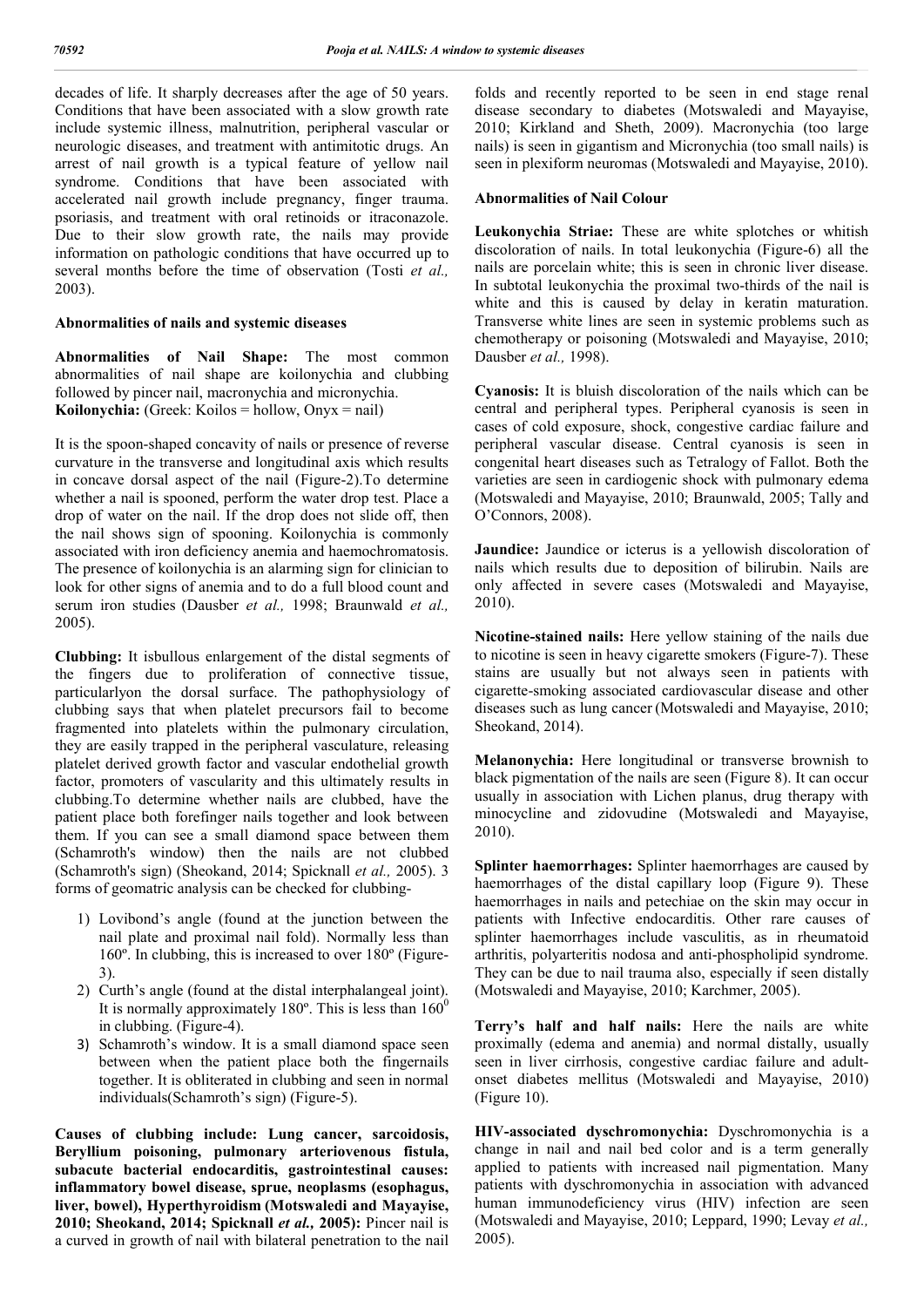



**Figure 2. Spooned nail (Koilonychia)**



**Figure 3. Lovibond's angle**



**Figure 4. Curth's angle**



**Figure 5. Schamroth's window and sign**



**Figure 6. Leukonychia (white discoloration of nails)**



**Figure 7. Nicotine-stained nails**



**Figure 8. Melanonyhia**



**Figure 9. Splinter haemorrhages**



**Figure 10. Terry's half and half nails**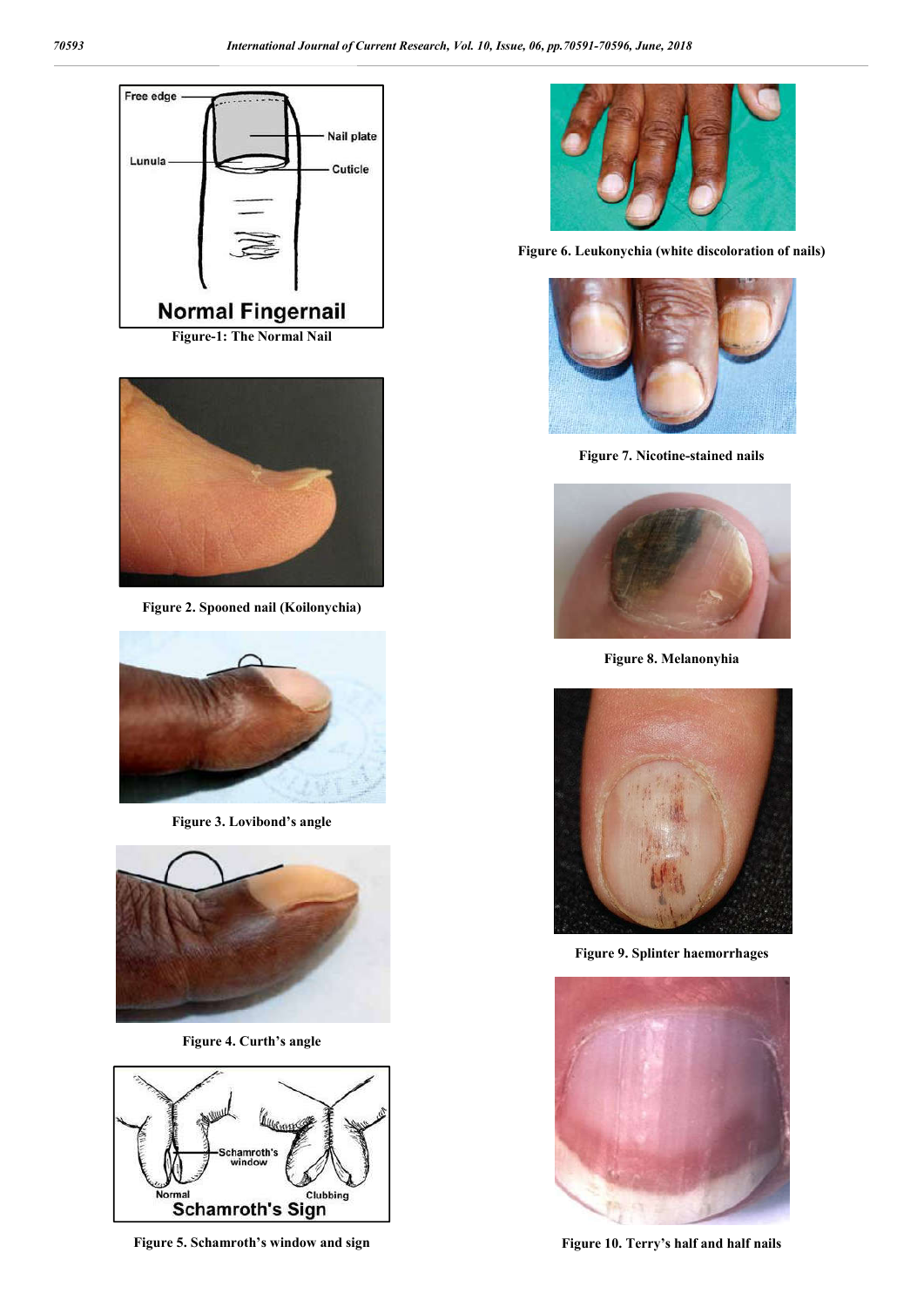**Yellow Nail Syndrome:** In yellow nail syndrome the nails are yellow due to thickening, sometimes with a tinge of green, possibly due to secondary infection (Figure 11). It may be associated with lymphoedema at one or more sites and respiratory or nasal sinus disease (Motswaledi and Mayayise, 2010; Dausber *et al.,* 1998).

**Green nails:** Bacteria are not capable of attacking a healthy nail plate. The Gram-negative bacterium Pseudomonas aeruginosa may colonize the dorsal or ventral nail plate under propitious conditions, such as chronic paronychia or onycholysis. The presence of Pseudomons is revealed by a characteristic green-black nail pigmentation due to pyocyanin staining (Tosti *et al.,* 2003).

#### **Abnormalities of Nail Attachment**

**Onycholysis:** It is defined as the distal or lateral separation of the nail plate from the nail bed with appearance of white or yellow areas of seperation,due to air beneath the nail and sequestered debris. Onycholysis is reported to be commonly seen in certain skin diseases and other conditions like hypo and hyperthyroidism (Motswaledi and Mayayise, 2010; Sheokand, 2014).

**Ptergium:** It is seen in graft versus host disease and systemic sclerosis where a central fibrotic band divides a nail into two which obstructs the normal growth of nail (Motswaledi and Mayayise, 2010).

#### **Abnormalities of Nail Surface**

**Longitudinal grooves:** These are full or partial thicknees grooves which run along the longitudinal axis of all or part of the length of the nail. Longitudinal grooves may be seen in patients with the use of oral retinoids or may be familial also (Motswaledi and Mayayise, 2010; Dausber *et al.,* 1998).

**Transverse grooves:** These are full or partial thicknees grooves which run along the transverse axis of all or part of the length of the nail and reflects systemic disease such as coronary thrombosis, mumps and pneumonia (Motswaledi and Mayayise, 2010; Dausber *et al.,* 1998) (Figure 12)

**Nail pitting:** Nail pitting are punctuated erosions on the nail surface which can be shallow or deep having continous or irregular outline (Figure-13). Nail pitting is common in skin diseases such as Psoriasis and Lichen planus (Motswaledi and Mayayise, 2010; Eisen, 1999).

**Nail Beading:** With nail beading, the beads seem to drip down the nail like wax. It is associated with endocrine conditions, including Diabetes mellitus, Thyroid disorders, Addison's disease and Vitamin B deficiency (Figure-14) (Sheokand, 2014).

**Onychoschizia:** It is defined as the transverse splitting of the nail plate into layers at or near the free edge in fingers and toes (Figure 15). And due to sequestration of debris between the layers, discoloration of nails is also seen. Onychoschizia has been reported in association with polycythemia (Motswaledi and Mayayise, 2010; Dausber *et al.,* 1998).

**Rough Nail Surface:** Sandpapered and dull appearance of nails is seen in patients of Psoriasis, Chemical exposure and Lichen planus (Sheokand, 2014).



**Figure 11. Yellow nail syndrome**



**Figure 12. Transverse groove**



**Figure 13. Pitting**



**Figure 14. Nail Beading**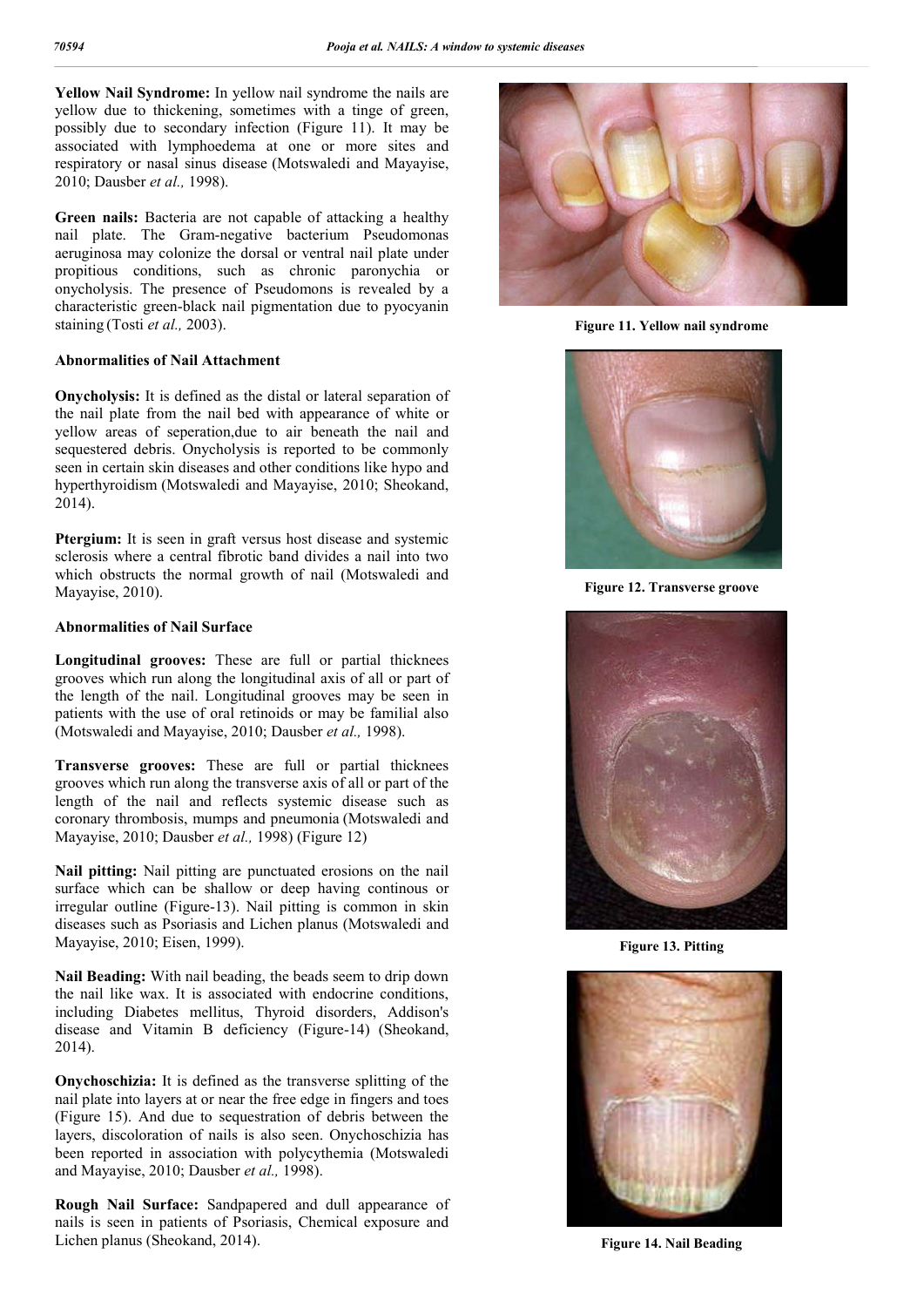

**Figure 15. Onychoshizia**



**Figure 16. Pachyonychia congenita**



**Figure 17. Koenen tumour**

**Brittle nails:** History of frequent immersion of hands in water is often associated with brittle nails. Other common causes are iron deficiency anaemia and impaired peripheral circulation (Motswaledi and Mayayise, 2010).

### **Genodermatoses With Nail Abnormalities**

Localised areas of hyperkeratoses on the palm and soles with grossly thickened wedge shape nails (Figure-16) is seen in autosomal dominant rare genodermatosis known as Pachyonychia congenita. Oral lesions like leukokeratosis of the tongue, and oral mucosa, hoarseness due to involvement of larynx are seen in Type-I whereas Type-II shows neonatal teeth and cutaneous cysts and hair abnormalities but without invovement of oral cavity (Tosti, 2003).

**Koenen tumors** (Figure-17) are seen in other rare autosomal dominant disease-tuberous sclerosis complex, as periungual fibromas that occur on the nails of the fingers and toes. Other cutaneous manifestations include adenoma sebaceum, which is pathognomonic of Tuberos sclerosis complex, ash leaf macules and shagreen patches (Motswaledi and Mayayise, 2010; Griffiths *et al.,* 1998; McKee *et al.,* 2005).

#### **Conclusion**

Examination of nails provide a helpful clinical road map of nail changes that may be associated with systemic disease and will be a helping hand to the clinician to identify and verify these clinical signs to act as an adjunct in proper and prompt diagnosis. Nail changes provide a window of opportunity as a profound knowledge of the associations may help in a complete and targeted work up of the patient.

"You can tell a lot from a person's nail…..when a life starts to unravel, they are among the first to go.."

## **REFERENCES**

- Braunwald E. 2005. Hypoxia and cyanosis. In: Kasper DL, Fauci AS, Longo DL, et al, eds. Harrison's principles of internal medicine. 16th edition. New York: McGraw-Hill; 209–12.
- Dausber RPR, Baran R, De Berker D. 1998. Disorders of nails. In: Champion RH, Burton JL, Burns DA, Breathnach SM, eds. Roock/Wilkinson/Ebling textbook of dermatology. 6th edition. *Oxford: Blackwell Science,* 2815–68.
- Eisen, D.1999The evaluation of cutaneous, genital, scalp, nail, esophageal, and ocular involvement in patients with oral lichen planus. *Oral Surg Oral Med Oral Pathol Oral Radiol Endod.,* 88:431-6.
- Griffiths WAD, Judge MR, Leigh IM. 1998. Disorders of keratinization. In: Champion RH, Burton JL, Burns DA, Breathnach SM, eds. Rook/Wilkinson/Ebling textbook of dermatology. 6th edition. Oxford: Blackwell Science, 1483–588.
- Karchmer AW. 2005. Infective endocartitis. In: Kasper DL, Fauci AS, Longo DL, et al, eds. Harrison's principles of internal medicine. 16th edition. New York: McGraw-Hill; 731–40.
- Kirkland CR, Sheth P. 2009. Acquired pincer nail deformity associated with end stage renal disease secondary to diabetes. *Dermatol Online J.,* 15(4):1–3.
- Leppard B. 1990. Blue nails are a sign of HIV infection. Int J STD AIDS, 10:479–82.
- Levay P.F., Botes M.E. and Malela E. 2005. Dyschromonychia: clinical significance in a South African population. SA Fam Pract, 47(9):54–9.
- McKee P.H., Calonje E. and Granter S.R. 2005. Diseases of collagen and elastic tissue. In: Pathology of the skin with clinical correlations. 3rd edition. Elsevier: Mosby, 1023– 59.
- Motswaledi M.H. and Mayayise M.C. 2010. Nail changes in systemic diseases. *SA Fam Pract.,* 52(5):409-413.
- Pratt D.S. and Kaplan M.M. 2005. Jaundice. In: Kasper DL, Fauci AS, Longo DL, et al, eds. Harrison's principles of